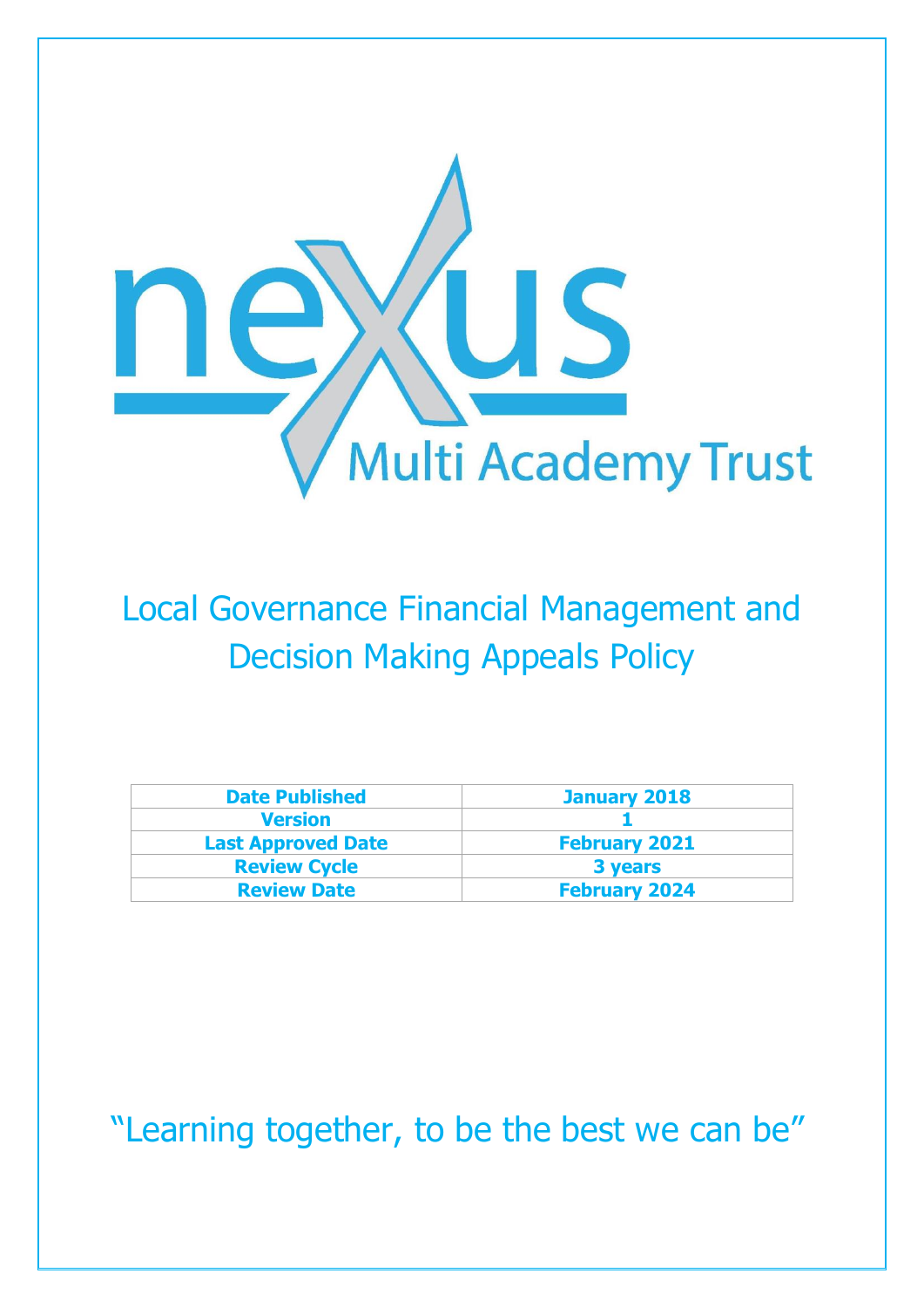## 1. Scope

1.1.This policy applies to all academies, services and settings across Nexus MAT. The term "local governance" has been used to refer to all local governance boards and arrangements – regardless of the local naming convention where the Nexus MAT Board of Directors has delegated decision making powers and responsibilities.

## 2. Rationale

- 2.1.The Academies Financial Handbook states that a Multi Academy Trust (MAT) can pool general annual grant (GAG) funding from all its academies to form one central fund. A % of this fund can then be used to meet the costs of running the Trust, with the rest allocated to the academies as the Trust determines. Any Trust which pools GAG is required to publish an appeals procedure.
- 2.2.Nexus MAT does **not** pool GAG and operates a model where a % top slice of overall budget (excluding ring fenced grants) is paid by the constituent academies to the central Trust over the course of the business year.
- 2.3. The top slice is reviewed annually (in the summer term, looking to the next academic year) by the Trust Board of Directors. The cash amount that the % equates to will be defined by the Trust and communicated to the academy prior to the 1 September.
- 2.4.Whilst Nexus MAT does not pool GAG, Directors feel it is important to provide academy Headteachers and local governance with a clear policy to follow should they wish to appeal a financial decision - or other decision -made by the Trust which directly affects the academy they have delegated responsibility for leading and governing.

## 3. Appeals procedure

3.1.Where the Headtecaher or Governor(s) of an academy feel(s) the academy has been treated unfairly by the Trust or have a grievance with the decision making of the Trust Executive or Board of Directors, then the matter must be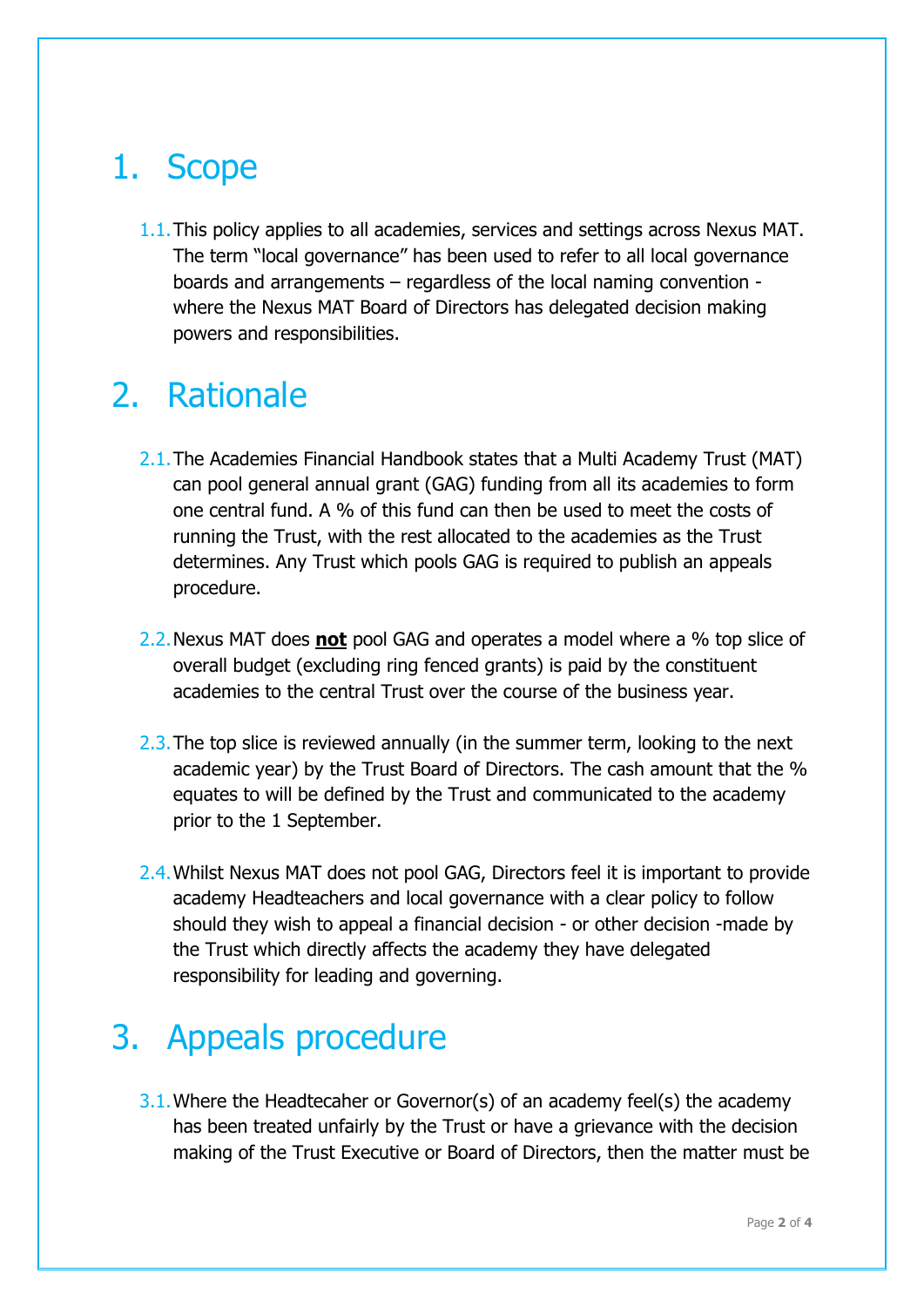raised as a matter of urgency at a local governance meeting (*note: an* extraordinary meeting can be requested, as per the terms of reference).

- 3.2.Where the Headteacher has a specific grievance about their personal situation or circumstances, they should follow the Trust's published grievance procedure.
- 3.3.Local governance must pass a motion by majority vote to lodge an official appeal and this must be minuted by the Clerk.
- 3.4.The appeal should then be committed in writing by the Chair of local governance to the Trust Board of Directors. The Chair of local governance must detail in the letter of appeal the outcome of any vote following the motion to submit the appeal (i.e. how many Governors in attendance, how many were for, against or abstained).
- 3.5.Upon receipt of the letter of appeal, the Chair of the Trust Board (or their nominated representative) will provide a response within 20 working days to the local governance Chair. It may be that this is an initial response to outline the steps the Chair is taking to ensure a more detailed response can be provided. The timescales for a more detailed response will be individual to each case but the Chair of the Trust Board must ensure that there is no undue delay in responding in full.
- 3.6.The Chair will ask the Clerk to convene an extraordinary meeting of the Board of Directors of Nexus MAT to review the nature of the appeal and either agree the Trust response or agree the steps they will take to formulate their response. This may include inviting local governors to meet with Directors to discuss the appeal in more detail.
- 3.7.The Chair of the Trust Board must ensure that their response has been agreed by a majority vote of the Board of Directors of Nexus MAT.
- 3.8. There is no right of referral once the Chair of the Trust Board has provided their final response to an appeal.
- 3.9. If a constituent academy's Headteacher feels that the academy has been unfairly treated with the application of the Trust top slice %, they should first appeal to the Trust Board of Directors via points 3.1 to 3.4 (note there is not